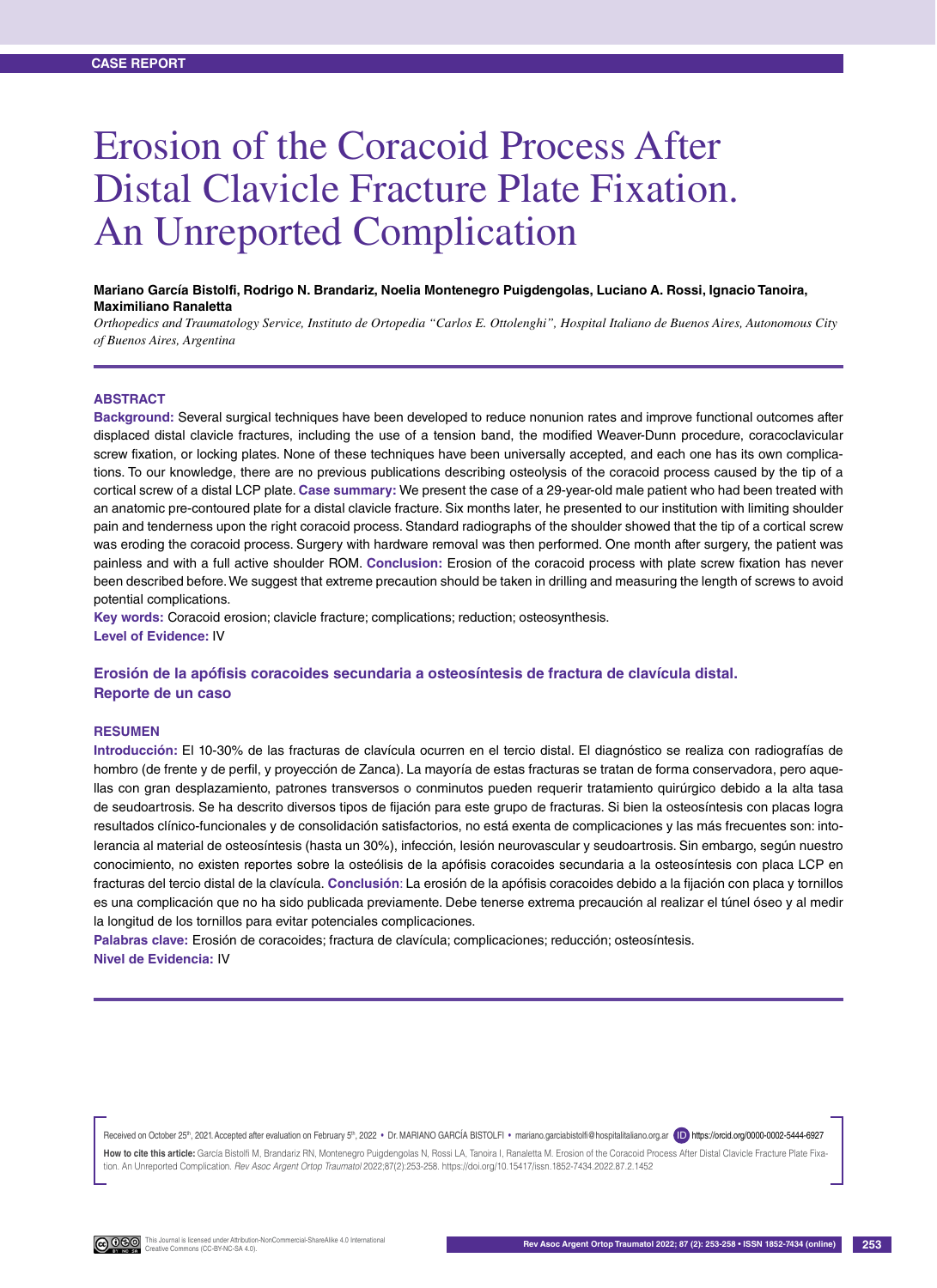#### **INTRODUCTION**

Clavicle fractures represent 10% of all fractures and are usually caused by direct lateral trauma to the shoulder.<sup>1</sup> 10-30% of clavicle fractures occur in the distal third.<sup>1</sup> They are diagnosed with standard anteroposterior and lateral shoulder radiographs and clavicle radiographs with  $15^{\circ}$  of cephalic deviation (Zanca view).<sup>1</sup> Most clavicle fractures are treated conservatively, but those with large displacement or transverse or comminuted patterns may require surgery due to their high nonunion rate.<sup>2</sup> Various types of fixation have been described for this group of fractures, such as pre-contoured dynamic compression plates, tubular, or reconstruction plates.<sup>2</sup> Although plate osteosynthesis achieves satisfactory clinical-functional and consolidation outcomes, it is not exempt from complications.3 The most frequent are intolerance to the osteosynthesis material (up to 30%), infection, neurovascular injury, and nonunion.<sup>3</sup> Likewise, other complications have been described, such as implant migration, acromial osteolysis, mechanical failure, pneumothorax, and adhesive capsulitis.<sup>2,3</sup> However, to our knowledge, there are no reports on osteolysis of the coracoid process secondary to osteosynthesis with locking compression plates in fractures of the distal third of the clavicle.

## CLINICAL CASE

In 2018, a 29-year-old man underwent surgery in another Center due to a fracture of the right distal clavicle, with two fragments, secondary to a fall from his bicycle (Table). He underwent reduction and osteosynthesis with plate and screws, using an anatomically pre-contoured superior clavicle locking compression plate with angular stability and lateral extension (Depuy Synthes, Johnson & Johnson, USA). The patient underwent a postoperative kinesiology rehabilitation protocol that consisted of the use of a broad arm sling for two weeks, continued with pendulum movements of the shoulder, and ended with active abduction and controlled flexion up to 90° between the third and sixth weeks. Full active range of motion was authorized after six weeks and return to sports activity after 12 weeks. Initially, the patient returned to cycling and, progressively, to a recreational contact sport (soccer). He also stated that, as of the third postoperative month, he had not undergone any more clinical or radiographic controls and that he had been discharged.

| <b>Classification</b> | <b>Type</b> |
|-----------------------|-------------|
| Allman                | 2           |
| Robinson (Edinburgh)  | 3A.1        |
| Neer                  | 2A          |
| Cho                   | 2A          |

**Table.** Classification of the patient's clavicle fracture

Six months after surgery, he began experiencing limiting and increasing pain in his right shoulder, for which he decided to consult, at that time, in our institution. Physical examination revealed hypersensitivity at the level of the coracoid process with functional impairment of the shoulder due to severe pain, 9/10 on the visual analog scale. Radiographs of the clavicle and shoulder were taken in the anteroposterior, lateral, and Zanca views, in which the erosion of the coracoid process caused by contact with the distal end of the cortical screw used in the locking compression plate was observed (Figure 1). We decided to perform a three-dimensional computed tomography to correctly assess the extent of the lesion (Figure 2).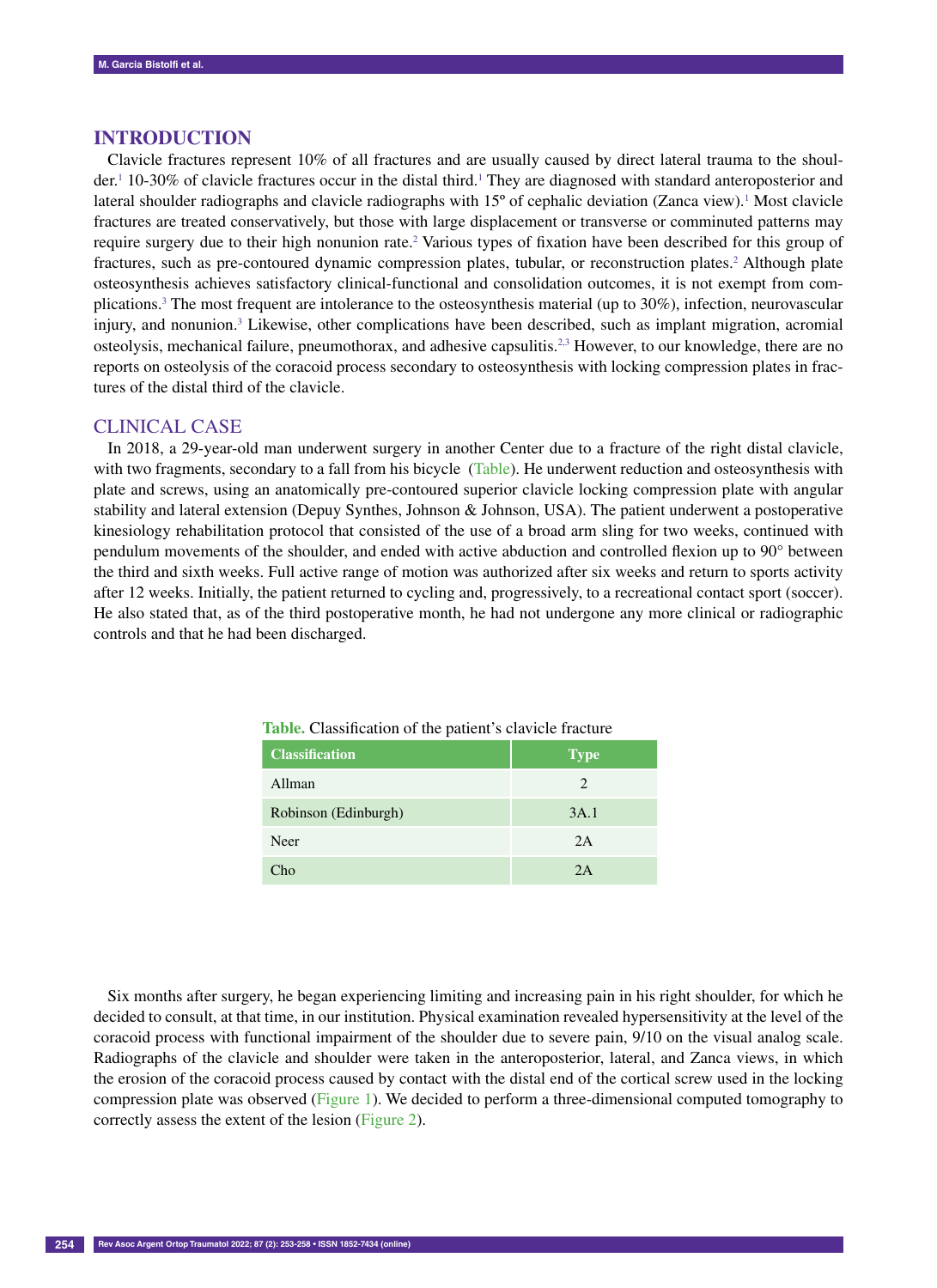

**Figure 1.** Anteroposterior radiograph of the right shoulder. The distal end of the cortical screw is seen eroding the coracoid process.



**Figure 2.** Preoperative 3D computed tomography of the right shoulder. **A and B.** Coronal sections. **C.** Sagittal section. **D.** Axial section showing >50% involvement of the coracoid process surface.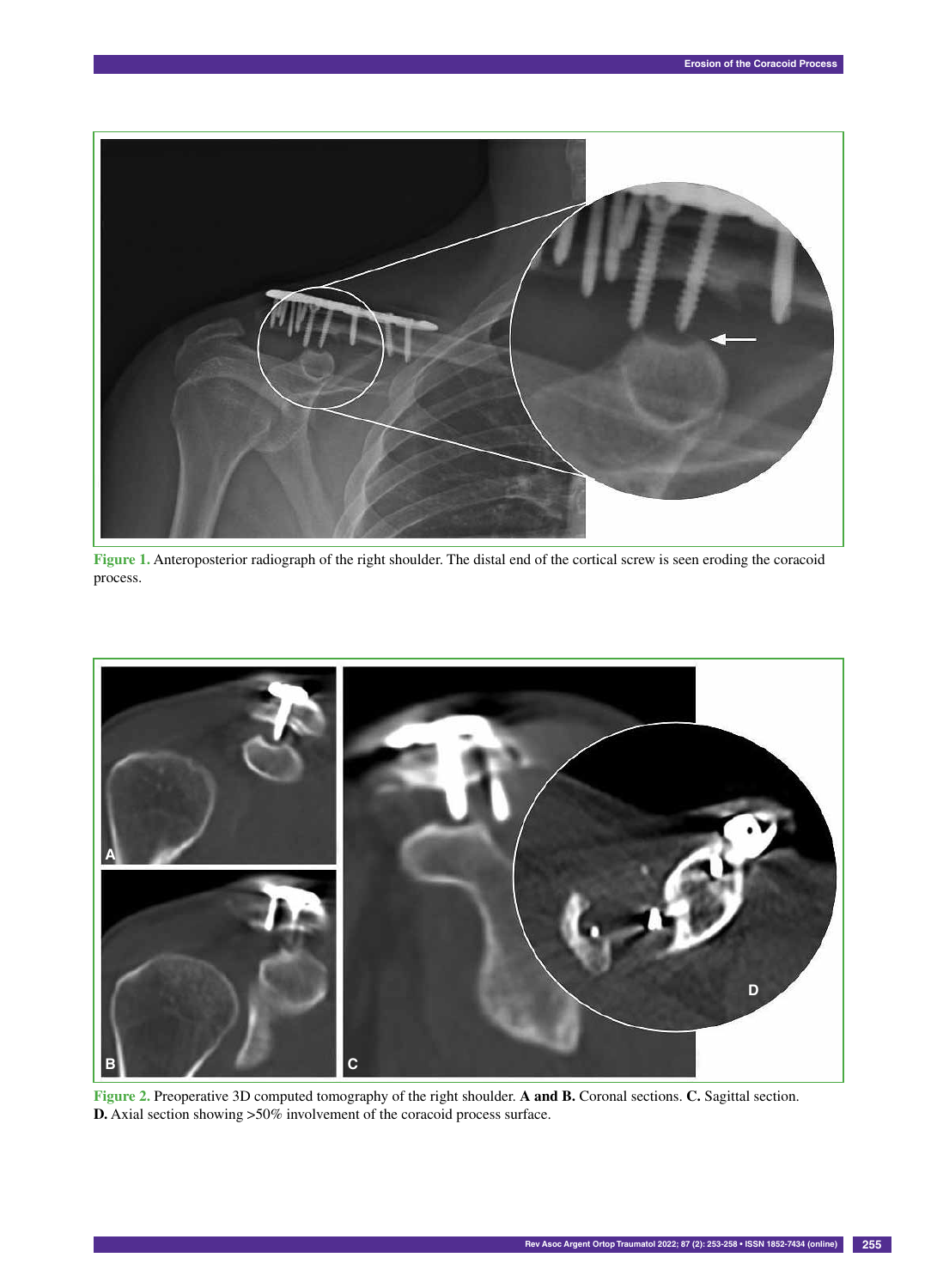After the complementary studies, the osteosynthesis extraction surgery was scheduled 15 days after the initial consultation. To remove the plate and screw, the patient underwent sedation and a selective plexus block. The patient was placed in a beach chair position. The approach was performed over the previous incision and the osteosynthesis material was extracted under direct vision. The postoperative control radiographs were satisfactory (Figure 3). One month after surgery, the patient was pain-free and had full active range of motion, so he was able to resume activities of daily living and sports. He was discharged three months after surgery. The clinical-functional evaluation 12 months after the intervention included the Constant scale and the visual analog scale for pain. The results obtained were 96 and 1/10, respectively. No postoperative complications were detected.



**Figure 3.** Anteroposterior radiograph of a man after extraction of the osteosynthesis material.

## **DISCUSSION**

Fractures of the distal third of the clavicle represent a challenge for the orthopedic surgeon.<sup>4</sup> The deforming forces caused by the weight of the upper limb, as well as the traction of the trapezius muscle, produce displacement of the fracture fragments.<sup>4</sup> In 1963, Neer classified distal clavicle fractures into five types.<sup>5</sup> Type II fractures occur medially or at the level of the coracoclavicular ligaments (type IIa and type IIb, respectively). Type V are comminuted fractures, with a free lower segment attached to the coracoclavicular ligaments, but not in continuity with the rest of the clavicle.<sup>5</sup> These two types of fractures are considered unstable and at high risk of nonunion, which is why Neer recommended surgical treatment for them.<sup>5</sup> Several studies have shown that the rate of consolidation with surgical treatment is greater than 90%, which is why most authors favor surgery.<sup>6</sup> However, others recommend conservative treatment based on the good clinical-functional outcomes achieved, despite the fact that the nonunion rate with this type of treatment is high.<sup>6</sup>

Different surgical treatment modalities have been described for distal clavicle fractures, including hook plates, intramedullary devices, subcoracoid suture, suture buttons (EndoButton®), harpoon fixation, coracoclavicular screws, locking T-plates and pre-contoured distal clavicle plates.<sup>4</sup> While there are multiple implant and surgical options, there is currently no consensus on which is best for treating Neer type II and type V clavicle fractures.4,5 Anatomical (pre-contoured) locking distal clavicle plates have proven to be an acceptable surgical alternative with good clinical-functional outcomes.2 However, such fixation is not exempt from complications, such as protrusion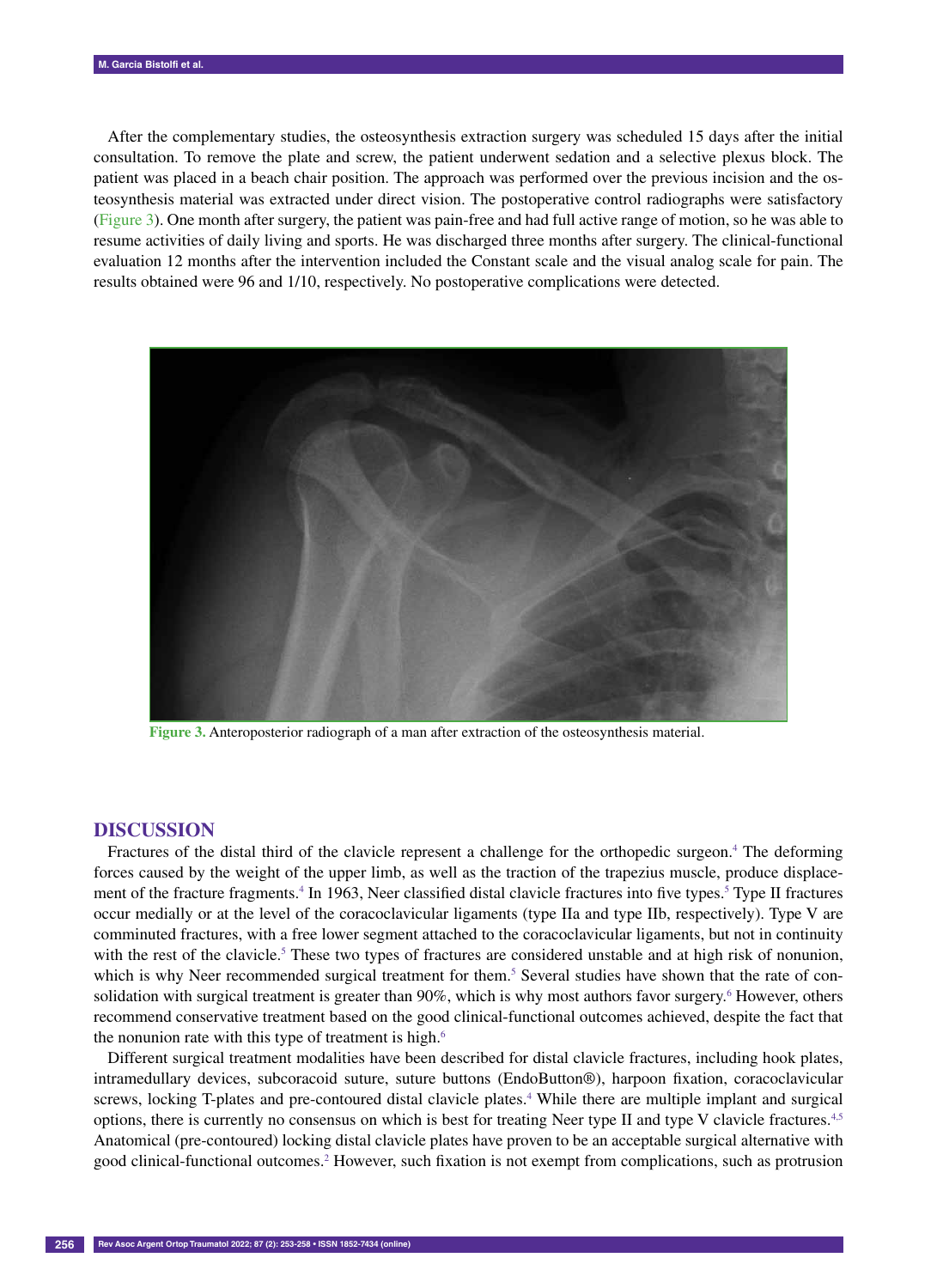or mechanical failure of the implant, infections, poor aesthetics, nonunion, neurovascular injuries, pneumothorax, and refracture after removal of osteosynthesis in cases of intolerance to the material.7

During plate and screw osteosynthesis, the subclavian neurovascular bundle may be injured,<sup>5</sup> it can be damaged by the drill bit during bone drilling, or by screw placement.<sup>8</sup> This injury can go unnoticed and have devastating consequences.<sup>8</sup> Shackford and Connolly reported a critical ischemia of the upper limb secondary to a pseudoaneurysm due to erosion of the subclavian artery caused by the distal end of one of the screws.<sup>8</sup> To avoid such damage, it is recommended to use blunt retractors placed on the lower edge of the clavicle when drilling with the drill bit. Additionally, control over direction and depth during plate fixation is of paramount importance. Qin et al. attempted to determine safe drilling angles and depth by dividing the clavicle into three segments, from medial to lateral.<sup>9</sup> They used magnetic resonance imaging to determine the spatial relationship between the clavicle and the subclavian neurovascular bundle. They determined that segment I, from the sternoclavicular joint to point "N" (where the subclavian bundle passes below the midpoint of the clavicle) was the one with the greatest risk of injury, and that the perforation should not exceed 17 mm deep. Because the neurovascular bundle was well below the level of the coracoid process (>40 mm), in segment III, they did not determine the angulations or perforation depths.<sup>9</sup>

It is clear, then, that the intimate relationship between the clavicle and the underlying neurovascular structures puts the latter at risk during surgery. Technical caution is essential during bicortical screw placement. In a biomechanical study, Zaidenberg et al. compared the strength of locking plate fixation with bicortical versus unicortical screws in displaced fractures of the middle third of the clavicle, which would prevent this potential neurovascular complication.10 In this study, they found that bicortical screw locking plates were biomechanically superior in terms of resistance to axial load (compression) and torsional forces. However, the authors concluded that unicortical fixation with locking plates may be a valid option to treat such fractures. Aside from avoiding subclavian neurovascular damage, Looft et al. considered that the use of unicortical screws could have other benefits such as the ease of removing the implant in case of intolerance and the possibility of conversion to bicortical fixation if revision surgery is necessary.<sup>11</sup>

The coracoclavicular screw fixation technique, first described in 1941 by Bosworth, has been a widely used surgical method for treating fractures of the distal third of the clavicle. Fazal et al. used temporary fixation with a 6.5 mm partially threaded coracoclavicular screw with a washer in 30 patients who had a displaced fracture of the distal third of the clavicle.12 Adequate bone consolidation was achieved in all cases and patients returned to their previous level of activity within a year.<sup>12</sup> Although this technique manages to achieve good clinical-functional outcomes, it causes potential complications, such as screw loosening, limitation of the range of shoulder joint motion, fracture of the coracoclavicular apophysis, implant breakage, screw retraction, and the appearance of ossifications between the clavicle and the coracoid.12 Fazal et al. emphasized the need to strictly adhere to the postoperative rehabilitation regimen, avoiding early scapulothoracic mobilization, as this can produce rotation and tilting of the fractured fragment that causes retraction (pull-out) of the screw.<sup>12</sup> Coracoid osteolysis as a complication from fixation with a coracoclavicular screw has not yet been described in the literature.12-14 Due to these complications, rigid screw fixation has been replaced by flexible or dynamic fixation, with sutures, suture harpoons, tapes, or button sutures.<sup>14</sup> The main advantage of this type of fixation is that it does not require a new intervention to remove the implant. Although most publications report excellent clinical-functional outcomes, these techniques are not exempt from complications. The most frequent are the loss of reduction (in up to 19% of cases) and the erosion of the bone tunnels with the consequent osteolysis.14

In multiple systematic reviews, it has been determined that pre-contoured locking plate osteosynthesis provides the best clinical-functional outcomes and poses lower risks of complications than other fixation methods.15-17 However, to date, there is no consensus on which of these fixation methods is the best.15-17

Erosion of the coracoid process as a consequence of plate and screw fixation of fractures of the distal third of the clavicle is a complication that has not been reported to date. We believe that it can be avoided through proper preoperative planning and proper measurement of the length of the screws. Likewise, and if possible, we recommend the use of an image intensifier during the surgical process.